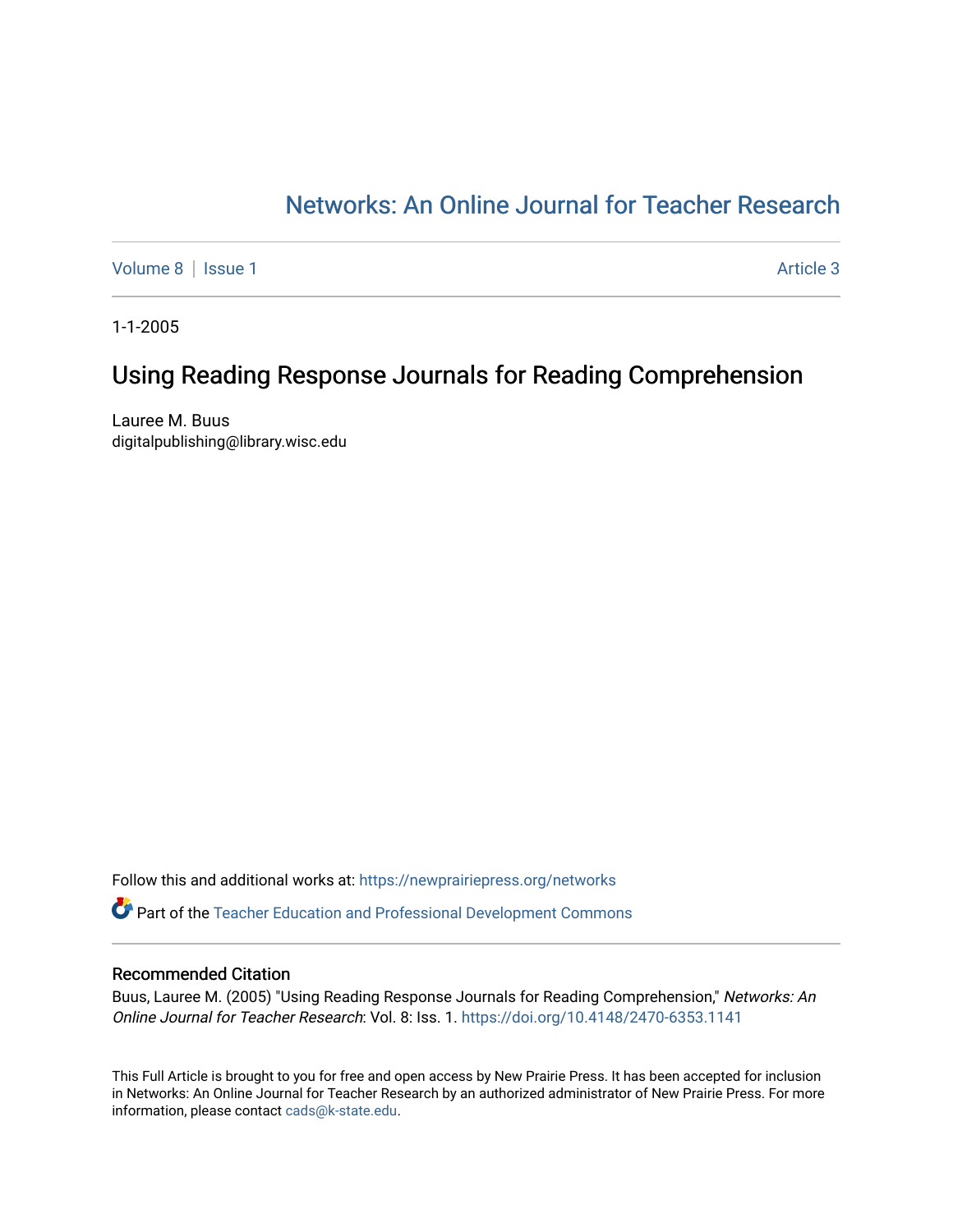# **Using Reading Response Journals for Reading Comprehension**

#### *by Lauree M. Buus*

Lauree M. Buus is a student in the MCSI program at Black Hills State University, at Spearfish, South Dakota, U.S.A.

#### **Abstract**

This action research study is aimed at addressing the memory issues that are seen daily in the classroom. Students in a literature-based reading program used reading response journals to assist in their reading comprehension. Anecdotal observations, journal writing, conferencing, interest surveys, and knowledge-based comprehension tests were used to determine the effectiveness of this approach.

Memory has three components: sensory memory storage, short-term memory storage, and longterm memory storage. It is desirable for students to get major concepts into long-term memory and back out when needed. This process includes the steps of encoding, storage, retrieval, and reporting. Many factors can influence these steps. Teaching memory strategies could help improve a student's memory ability. In this study, keeping a reading response journal was the strategy used to reach this goal and

subsequently to improve reading comprehension.

#### **Research into Literature**

A student reads a book. She says it is very good and is not having any problems as she reads it. When she takes a knowledge-based test on it she scores four correct out of ten.

Yet another student, after reading two chapters, cannot tell the name of the main character of the story. When reading orally with this same student, I did not find him to have any problem with pronunciation and in most cases he can tell what the words mean, but he cannot relate what just happened in the story.

These issues seem to point to a problem with this student's memory ability to remember what was read. This can be and often is very frustrating to a teacher. So what can be done? Some teachers do such things as verbal rehearsal or use manipulatives. But when that is not enough, what then? Would having the student write about what they read help him or her comprehend it? These are the questions I have had. The experiences mentioned have happened in my own classroom. I have become very frustrated with students who just do not seem to get it, especially in the area of reading comprehension.

My research into the literature was two-pronged. I felt it necessary to investigate the role of memory and what memory is as well as investigate reading response journals.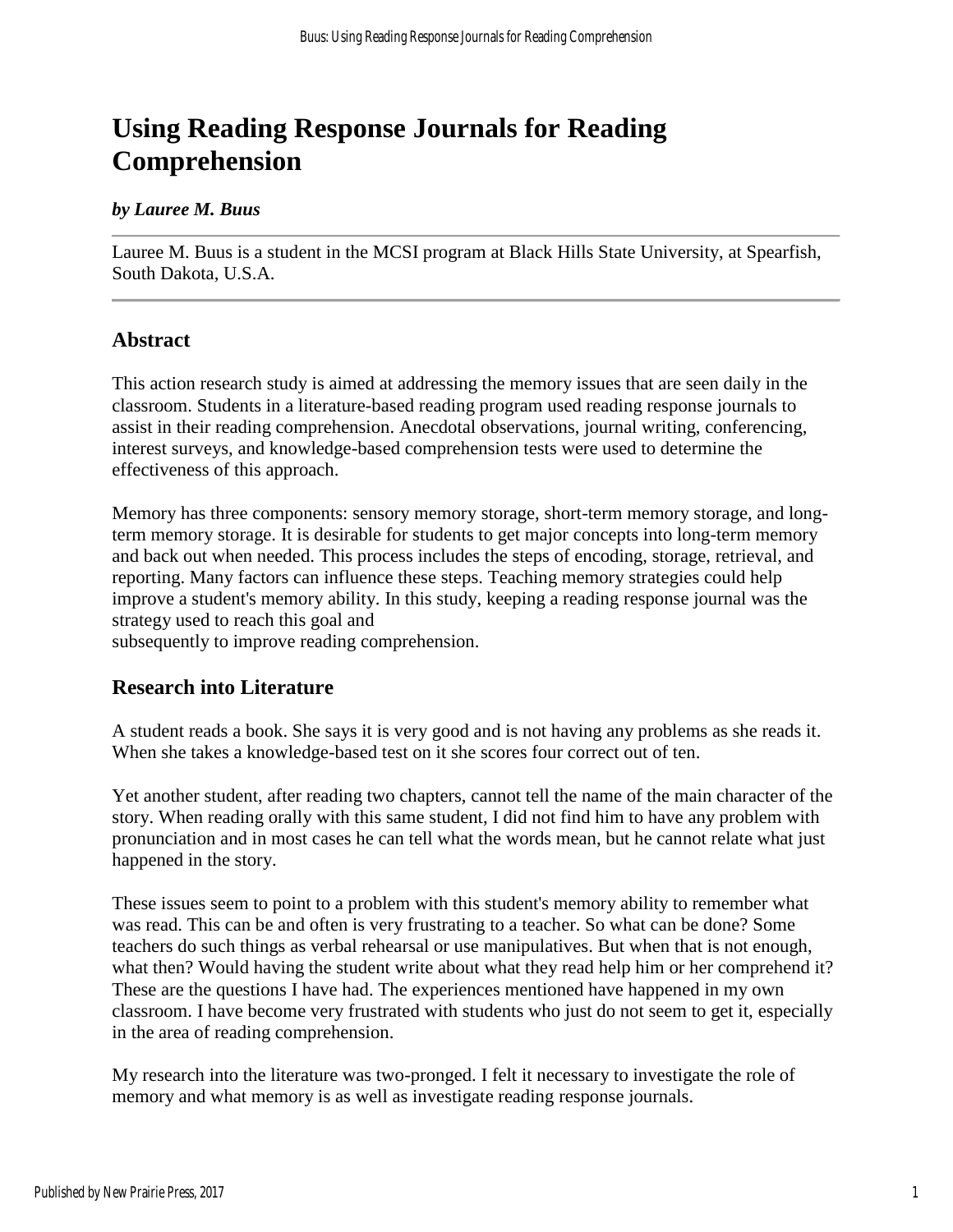What is memory? According to the Random House College Dictionary, (1982), it is "the mental capacity of retaining and reviving impressions, or of recalling or recognizing previous experiences." In other words, it is remembering. Memory has three main steps to memory storage: sensory memory storage, short-term memory storage, and long-term memory storage (Turkington & Harris, 2001). Turkington and Harris go on to say that short-term memory storage is the temporary storage of information while it is being processed and that important information must then be pushed on to long term memory storage. The short-term memory has also been referred to as the working memory. It is here as a "mental work space" (p.256) that we sort and encode information before adding it to long-term memory, or we pull information from long-term memory to reprocess it, (Zimbardo, Weber, & Johnson, (2003). Levine (2002) says that long-term memory is "the warehouse for more or less permanent knowledge," (p.93). It is in the long-term memory that storage involving associations with words or meaning occurs (Turkington & Harris, 2001).

To take this idea a step further, the memory process can be looked at as having three parts, encoding, storage, and retrieval (Battle & Labercane, 1985). Gillam (1997) adds one more part, reporting. The encoding would be to attend to and interpret the information. The storage would be the holding on of information. The retrieval would be the process of recalling information or bringing it back to mind, and reporting it would be the giving out of the information either verbally or in written form (Gillam, 1997).

Each person differs in his/her long-term memory abilities. Influences such as maturation, age, and genetic differences in the speed of processing information, play a role in how an individual develops memory (Weinert & Helmke, 1998). So a young child will have a lesser memory ability than an older child. Also, certain influences can specifically affect each step of the memory process. Prior knowledge experience, degree of participation, and discussion of an event during the event happening can affect the encoding of information (Hudson & Gillam, 1997). Encoding is also influenced by the degree of attention being given to a task by a person (Levine, 2002; Gillam, 1997; Davis, & Cochran, 1989). The research also suggests that if a student is not paying attention then he or she will not retain what is being learned. Time, changes in knowledge base, repetition of similar experiences, experience reenactment, and re-experiencing part of an event can influence the storage of information (Hudson & Gillam, 1997). Influence on retrieval can be affected by the use of props, drawing, and age difference (Hudson & Gillam, 1997). Narrative skills and frequency of opportunities to participate in memory type conversation influence the reporting step (Hudson & Gillam, 1997).

By knowing about such influences, can a teacher then implement strategies to enhance a student's memory? Yes, it seems that some do agree that it is possible to teach strategies to enhance a student's memory. It is argued that the teaching of memory strategies is important and enhances the use of higher order skills (Scruggs & Mastropieri, 1992). Scruggs and Mastropieri (1992) also note that a strong knowledge base is an important beginning to higher order skills and the using memory strategies can help develop this strong knowledge base. Students who have been exposed to high memory strategy usage have better comprehension especially for low and average achievers (Moley et al., 1992). Memory strategies are needed for success in school so it is important to train children in their use (Arabsolghar & Elkins, 2000). But, it should not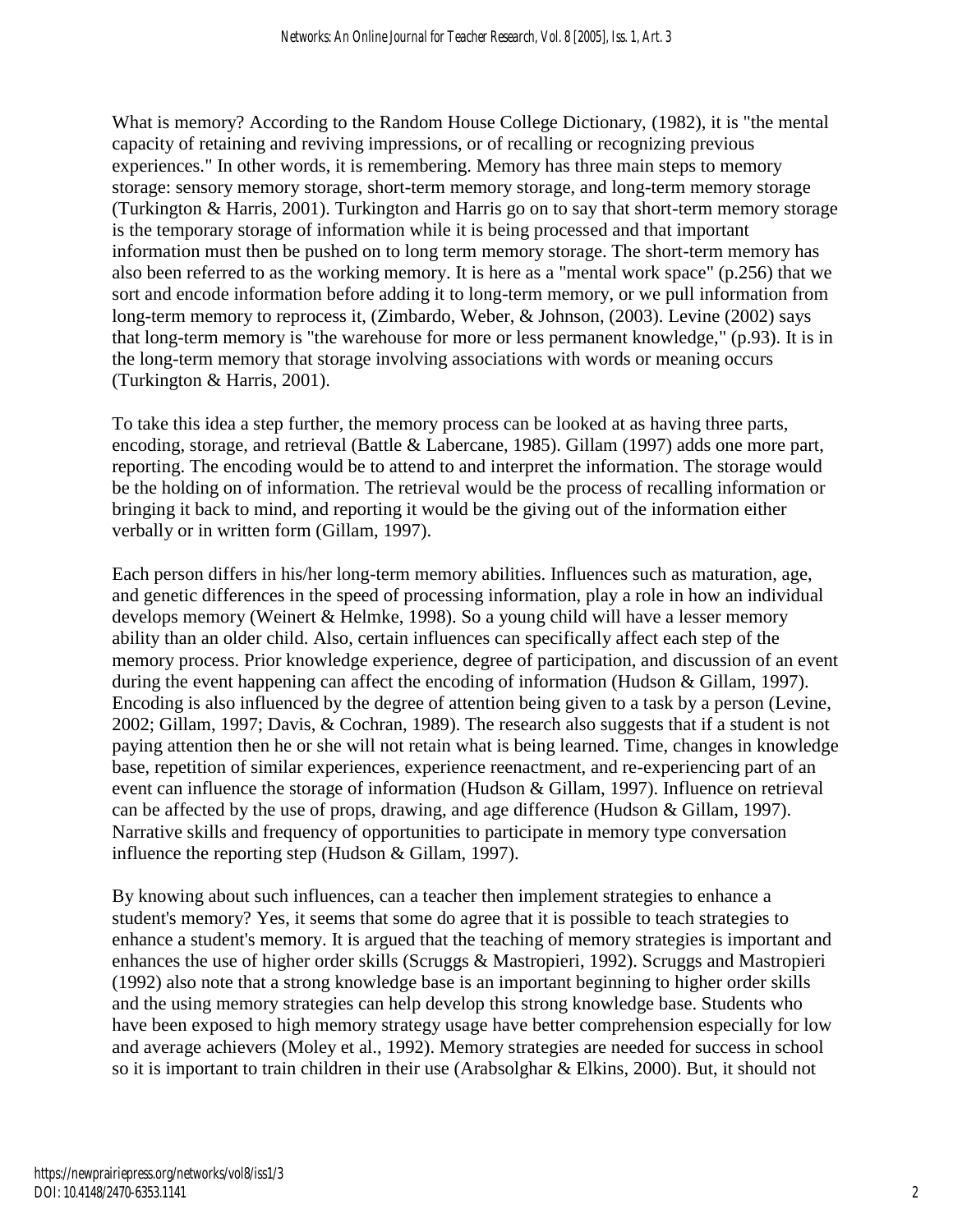stop there. Students need to also know when to use a strategy and know the value of using it (Cox, 1994).

Memory strategies are activities that are used to improve a memory outcome (Arabsolghar & Elkins, 2000). So what and how does a teacher need to teach? Scruggs and Mastropieri (1992) suggest ways teachers can improve their students' abilities to remember. Two of these ways are on what I chose to focus. The first, according to Scruggs and Mastropieri (1992), is to promote memory by writing things down such as taking notes and journal writing. The other given by Scruggs and Mastropieri (1992) is to increase practice and review by focusing on the important concepts and provide a brief but regular review. Chunking and rehearsal strategies help to retain material and then to transfer it to long-term memory (Zimbardo, Weber, & Johnson, 2003). These suggestions seem to point to the use of reading response journals.

Perkins (1992), in his book *Smart Schools, From Training Memories to Educating Minds* gives three goals for education: retention of knowledge, understanding of knowledge, and active use of knowledge. He notes that these three goals can occur only by learning events in which students must "think about and think with what they are learning" (p.8). These thoughts scaffold the use of reading response journals to the role of memory on learning. The retention of knowledge encompasses memory and the understanding and active use of knowledge. This retention could come from keeping a reading response journal. For students to have the opportunity to express a response to their reading helps develop memory, therefore, several professional resources have stressed the use of reader response journals (Asselin 2000).

A reading response journal, according to Fountas & Pinnell (2001), is a place that students can write about their reading. The journal allows students to record their thoughts so that they can review and reflect on them. Another definition describes them as a journal where students respond to any reading by writing summaries of what they read or personal reactions to what they read (Manning, 1999). Manning (1999) went on to explain that the purpose for such a journal offers the teacher a way to see the amount of meaning of a text that the reader has constructed. It has also been stated that the purpose for a reader's journal is to write about, and respond to reading and to hold on to the information (Rief, 2003).

## **Study Plan**

I used the students in my fifth grade classroom as my research population. The students ranged in age from ten years to twelve years. I had students with reading abilities ranging from second grade to sixth grade. There were ten girls and ten boys represented in this study. The ethnic background was approximately 66% white and 33% Native American. The students came from low to middle income families. The families were two-parent, single-parent, or guardianship by another family member.

This study took place for a three nine-week period. The first nine-week period was spent getting the preliminary data and surveying completed, as well as laying the ground work for other data collection. The second nine-week period was when the bulk of my anecdotal observations, reading conference observations, and monitoring of their journals took place. The third nineweek period was used for collecting the ending data and analysis of that data.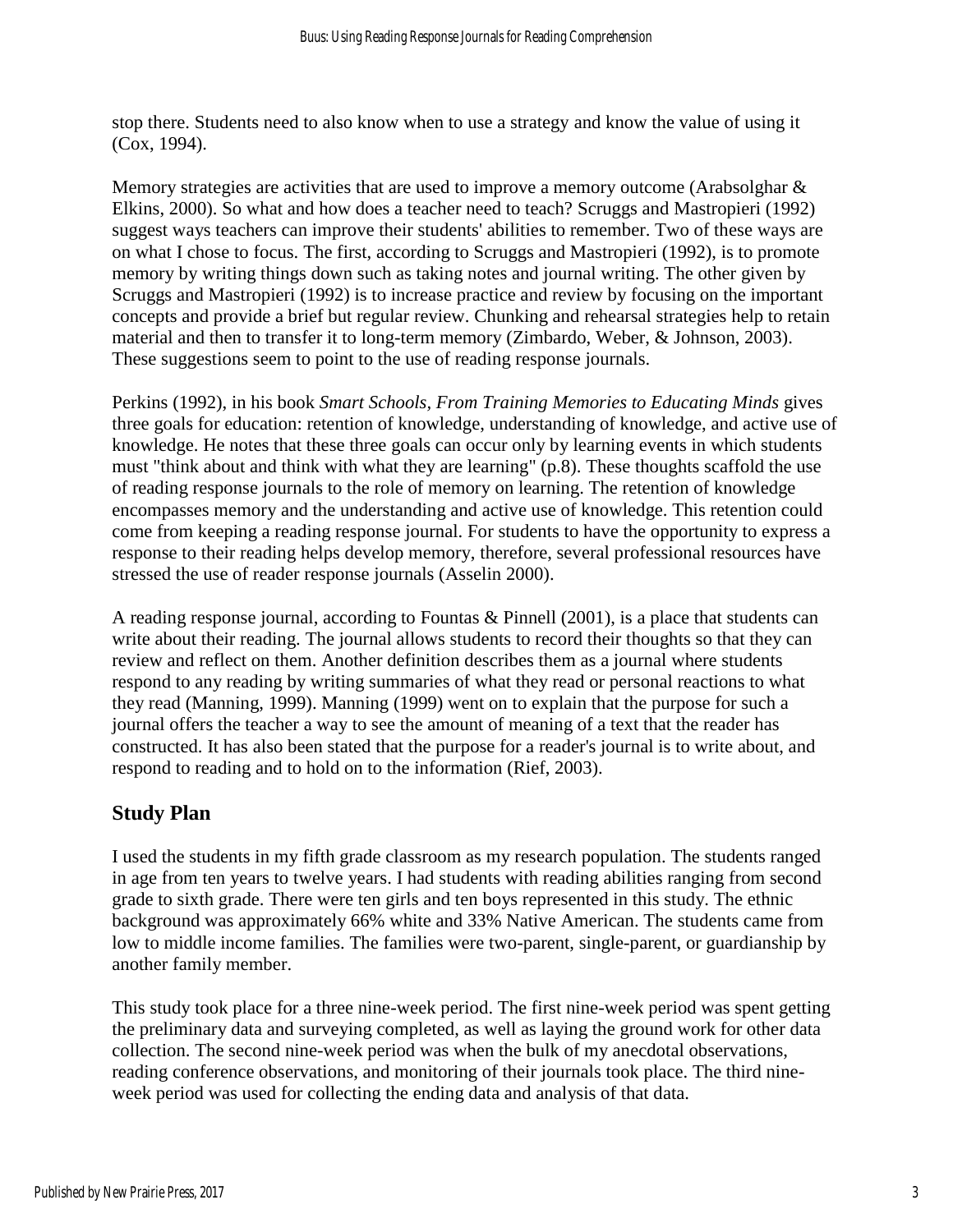I started my project by informing my principal of my research study. I then sought parental permission of my students by way of a letter and permission form sent to the home with the student. I sent reminders for the return of the permission form. If after three weeks, a student did not return the permission form, I considered the student as not having permission and excluded them from the study. Only one student did not return the form.

The next step was to establish the requirements involved with beginning the students in the Accelerated Reading program, keeping student reading logs, and reading conference procedures. I also laid the groundwork and expectations of using a reading response journal. The expectations included writing daily about what they read, and answering questions or comments I may have made to their responses. I chose to keep the writing limited to them summarizing what they read and to elicit their feelings about what they read through my questions and comments. I also expected them to reread what they had written on a particular book prior to reading further the next day or testing on the book. This reinforced the suggestions of Scruggs and Mastropieri (1992) of promoting external memory by writing things down and increasing practice and review by providing brief but regular review.

I triangulated my data collection. To begin with I had students fill out a survey on their reading habits and attitudes. This was done before and after the study. I used a Likert scale of zero to four and tally marks to help visualize changes if any in their responses**.** My assumption was that the more confident students felt about their reading the more attentive they may be to their reading and attention to task increases retention of material (Levine, 2002).

As referenced before, I kept anecdotal observations of the students as they read and responded in their journals. I watched for time on task in comparison the amount and quality of writing they produced. I then watched for an increase or decrease in frequency.

On average, I conducted reading conferences on an individual basis four times during the nineweek period,with students over the books they had read. This helped me to monitor their thinking and to personally discuss their feelings about using a reading response journal. Through the book summaries and character descriptions done during these conferences, I was able to also detect improvement in a student's ability to recall information.

I used the Accelerated Reading program as part of my literature-based reading instruction. Within this program students read books of their choice at their level and then are tested on the computer. The program gave reports on their testing averages at any given time. The questions on these tests tend to be low level comprehension type questions and are therefore highly dependent on a student's ability to recall information from the stories they had read. The higher the average score was for testing, the better their recall of information.

It would not be fair to assume that there was no anxiety or risk with this project. Some students experienced frustration in having to keep a journal. Some also had feelings of inadequacy from low test scores. One-on-one assistance was given to those students who needed it. It was the sincere hope of this researcher that using reading response journals would improve my students' reading comprehension. I felt that keeping such a journal could assist my students in any of their academic endeavors as well as their reading outside of school.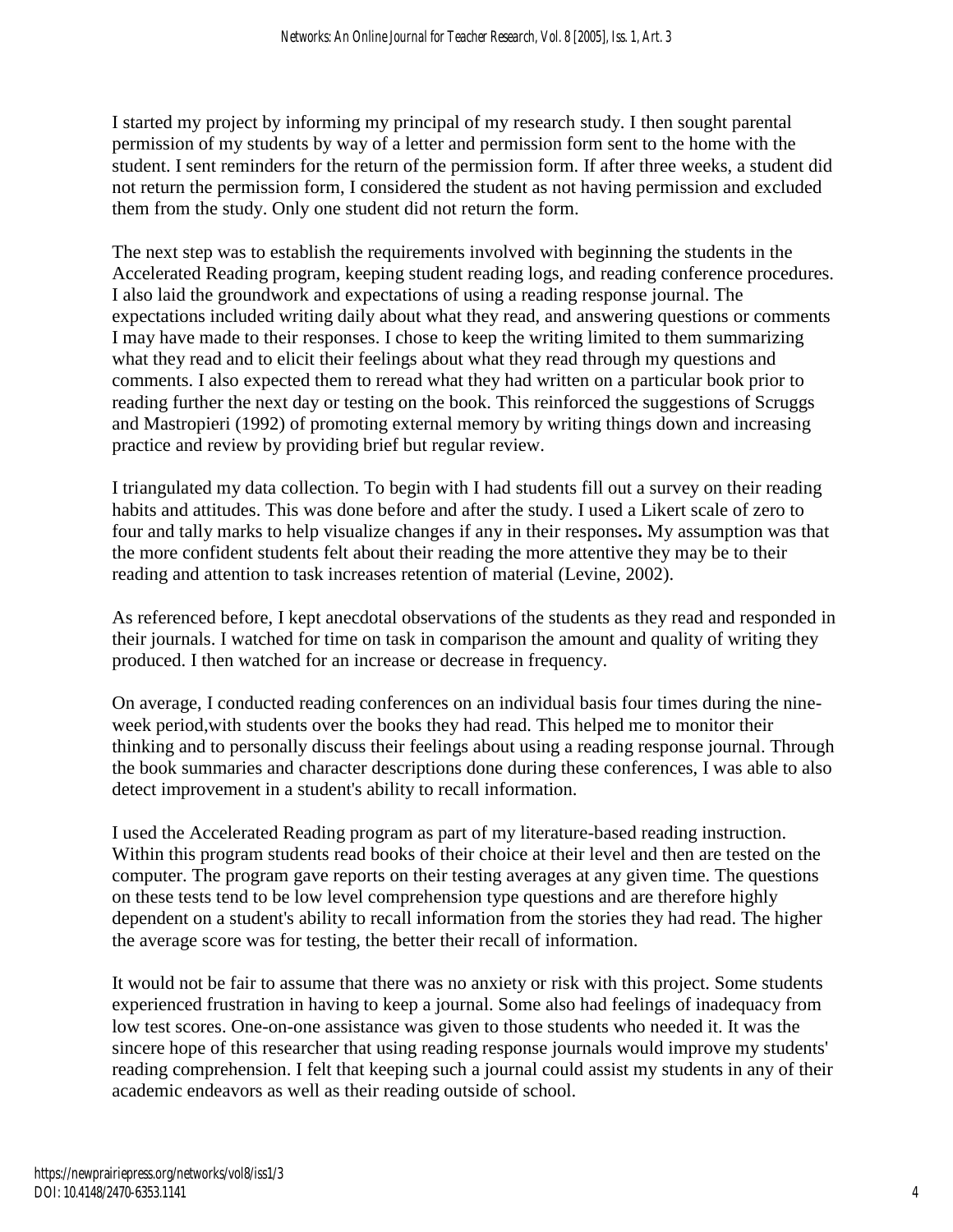#### **Results**

I first have to admit that, on paper, my proposal seemed so workable but putting it into practice was another story. The frustrations that some students had with keeping a journal and with reading on a daily basis in general erupted some days into out and out refusal to comply. This happened regardless of how much compromising was done. I often found myself tending to these difficulties instead of collecting anecdotal data or making conference observations.

After the first couple weeks, I analyzed my notes and noticed I had dwelled more on the repeated lack of motivation on the part of several students. I then chose to break my students into two groups for closer study. I felt that those students who were on task would be give me one picture of my research and those who were not on task another view. Students who were on task but had tested poorly had not reviewed their responses in their journals. When they went back and reviewed, they tested again with much better results. I observed other students developing the habit of looking over their responses before continuing to read. When I asked them about this, they responded that it helped them to refocus on the story. One student even said that it was handy because she had lost her bookmark and by rereading her last response she could tell where she was in the book. During their reading conferences, a repeated comment from many of the students was that keeping the reading response journal was helpful for remembering what they had read. I also noticed that the summaries the students wrote about their books and brought to the reading conference were better written with more detail in a more sequential manner.

Analysis of the journals themselves revealed growth for most of the students. I took a sample from the beginning of the nine-week period and another from the end of the nine-week period. The length of the entries grew from one line to several lines and even paragraphs. The following is an example of an early entry; "So far in my book Merlin has finally got back to the dark hills." A later entry from the same student read; "Mrs. Buus, Jeff is at home and was reading a letter from Lucy and Lucy is getting good at milking the cow. And she likes Jeff's dog." To some this difference may not seem like much, but for this student it was significant. Another student's beginning entry was; "I read Tales of a Fourth Grade Nothing and I liked it." The ending entry read; "Matilda's dad was mean to her but in the morning Matilda's dad told her that she was as brilliant as Shakespear while he was styling his hair and Matilda said Shakespear was bald and her dad was about to cut his hair." Again, this student showed growth by adding more detail and showing a better understanding of what was read. One student started out writing three pages telling almost every little thing that happened. By the end of the research period this student was down to one page or less telling the important details worth remembering. Those students who were not as motivated tended not to show much difference at all in their entries.

With the reading surveys, I was hoping to get an idea of my student's attitudes about reading and writing about their reading. In general there was not much change between the pre and post surveys. In October, out of twenty students surveyed, all but four students rated being able to read was very important. In January this changed to all but one student, and that student rated it as just important. When asked how well they liked to read, scores went from twelve students saying "well" or "very well" in October, to fifteen students saying "well" to "very well" in January. The question of how much they thought writing about what they read would influence how well they remembered what they read resulted in a slight decrease between October and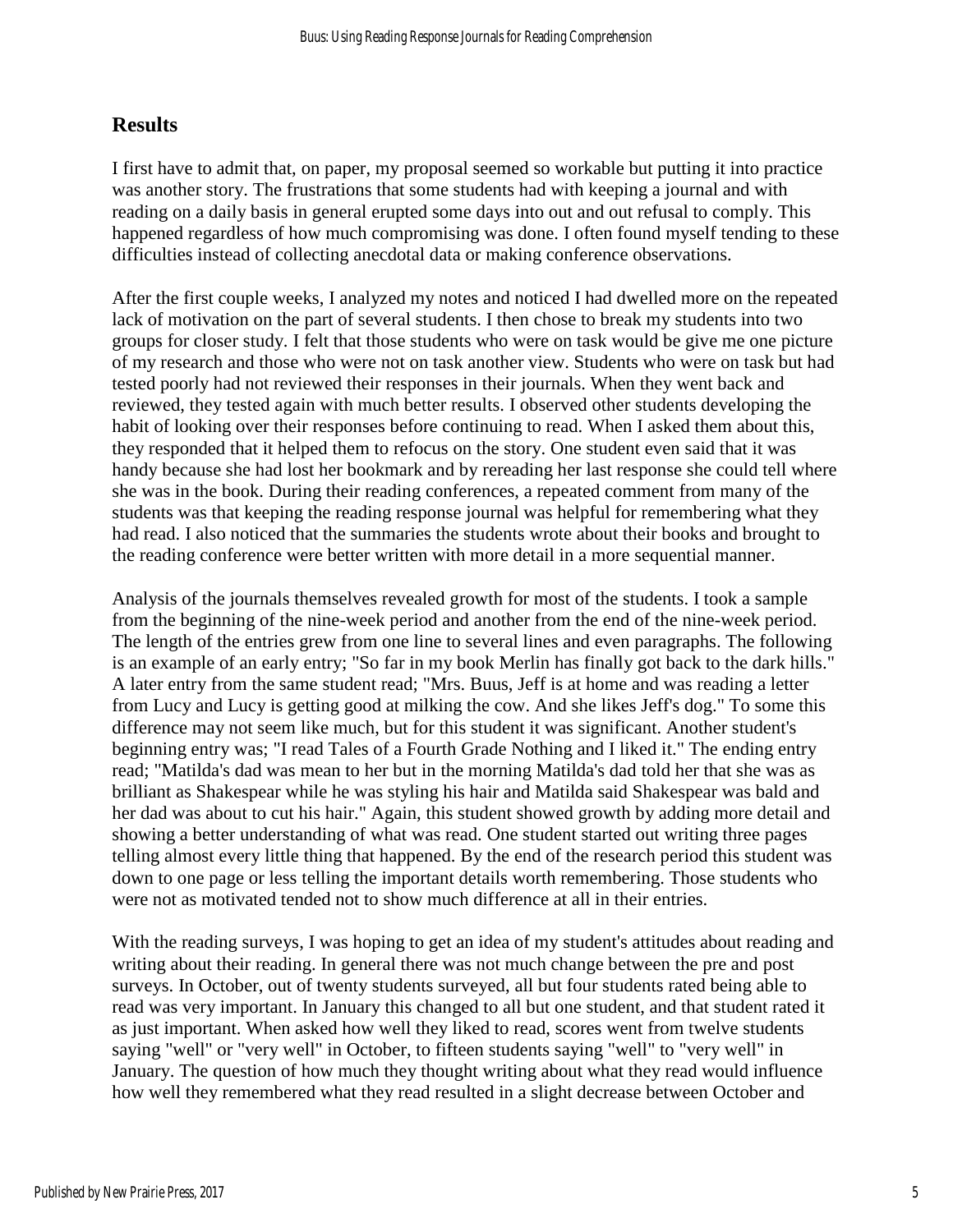January. On a scale of zero to four, with zero being "not at all" and four being "very much", sixteen students marked three or four in October. In January, that number went down to fourteen. When students were asked to write out responses on how they remembered what they have read, the answers were quite varied on the pre-survey in October, but nine of them did say "writing about it." On the post-survey in January this response had only increased to ten.

The testing scores from the Accelerated Reading program had twelve students with lower test scores at the end of the research period than at the beginning. Of those twelve, five decreased less that five percent, but these students had increased their reading levels so a slight decrease would be expected due to the fact that they were new to experiencing the more difficult text. The other students experienced a decrease of ten percent or more. I also called it a decrease if a student failed to read and test on a book during the nine-week period, two students fell into this category. On the flip side of this, eight students showed an increase in their testing averages. Four of the eight students had increased their reading levels, while two students had lower reading levels and two students remained the same on their reading levels. I would note here that the eight students who showed an increase in their testing averages were also students who were consistently on task with reading and writing in their reading response journals.

My final part of data collecting was the completion by the students of a making meaning about reading response journals worksheet. This worksheet was designed to get a feeling for how the students were perceiving the use of the journals. It was completed about midway through the research period. I read the questions orally to the students as they read along and filled in their responses. This worksheet started out with the students giving one-word descriptors of what reading response journals are to them. Answers ranged from "cool," "fun,",and "educational," to "boring," "stupid," and "dumb." There were far more positive responses given than negative responses. The final question had students write a two-word statement to give their opinion about the journals. Seventeen students wrote a positive statement and only three wrote a negative statement. Again, I noted that the negative statements came from students who were not motivated to keeping the reading response journals.

## **Conclusion**

In analyzing the data and notes, I discovered an underlying factor that seemed to be an important issue in the results. That factor was motivation on the part of the student. I describe motivation here as the desire to read and respond consistently in their reading response journals.

If I were to ignore the results of students who were consistently not motivated, I would find the use of reading response journals a worthy strategy to enhance memory and thus increase reading comprehension. Almost all of my motivated students exhibited some positive results. For some, the increases were slight. I do feel that by the end of the year these increases would be greater.

The disturbing result was those students who were consistently not wanting to participate. They should not be ignored. These students found keeping the journals too much work, or boring, or just not worth their time. They are also the students in my room that tend to balk at any writing assignment and are slow to finish their work. They found the responding just one more thing to do.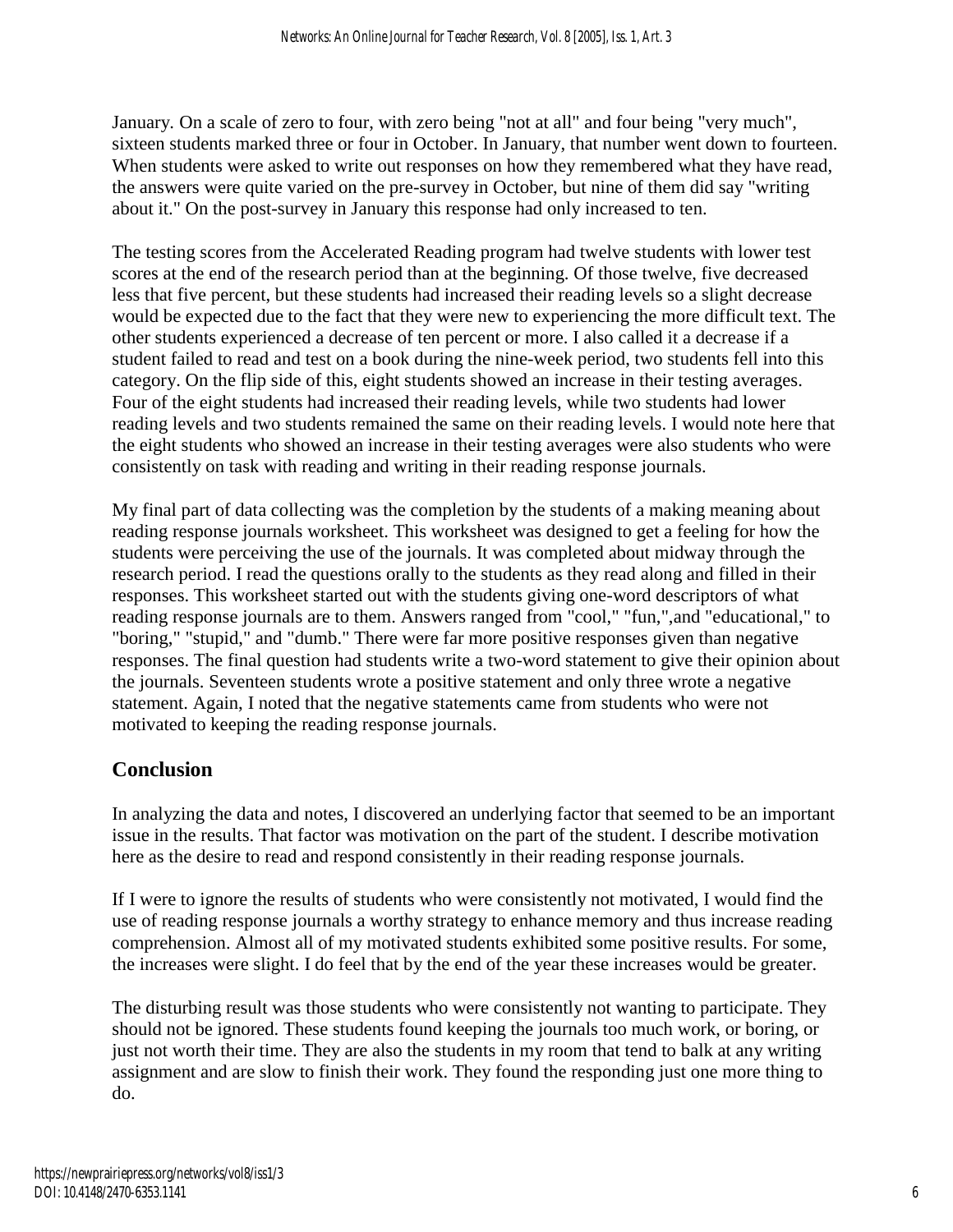With this in mind, I feel that the use of reading response journals is not for every student. Adjustments need to be made for those who find it not for them. Some suggestions I gathered from colleagues were to not have them write daily, allow them to draw about what they read, or vary the writing by giving them specific things to write about. One colleague also suggested a form that they just fill in to cut down on the amount of writing the student had to do. This would also give the student direction on what to write. I shall continue to explore this strategy by trying some of these suggestions.

#### **References**

- 1. Arabsolghar, F., & Elkins, J. (2000). Comparative expectations of teachers and parents with regard to memory skills in children with intellectual disabilities. *Journal of Intellectual & Developmental Disability,* 25(3), 169-179.
- 2. Asselin, M. (2000). Reader response in literature and reading instruction. *Teacher Librarian,* 27(4), 62-63.
- 3. Battle, J., & Labercane, G. (1985). Comparing achievement, ability, with visual memory and visual association. *Reading Horizons,* 25(2), 87-94.
- 4. Cox, B. D. (1994). Children's use of mnemonic strategies: variability in response to metamemory training. *The Journal of Genetic Psychology,* 155(4), 423-433.
- 5. Davis, J. K., & Cochran, K. F. (1989). An information processing view of field dependence-independence. *Early Child Development and Care,* 43, 129-145.
- 6. Fountas, I. C., Pinnell, G. S. (2001). *Guiding Readers and Writers Grades 3 - 6.* Portsmouth, NH: Heinemann.
- 7. Gillam, R. B. (1997). Putting memory to work in language intervention: implications for practitioners. *Topics in Language Disorders,* 18(1), 72-76.
- 8. Hudson, J. A., & Gillam, R. B. (1997). "Oh, I remember now!": facilitating children's long-term memory of events. *Topics in Language Disorders,* 18(1), 1-10.
- 9. Levine, M., M.D. (2002). *A Mind At a Time.* New York, NY: Simon & Schuster.
- 10. Manning, M. (1999). Too many journals. *Teaching Pre K-8,* 30(2), 89-91.
- 11. Moley, B. E., Hart, S. S., Leal, L., Santulli, K. A, Rao, N., Johnson, T., et. al (1992). The teacher's role in facilitating memory and study strategy development in the elementary school classroom. *Child Development,* 63(3), 653-672.
- 12. Perkins, D. (1992). *Smart Schools, From Training Memories to Educating Minds.* New York, NY:Maxwell MacMillan International.
- 13. Reif, L., (2003). A reader's-writer's notebook: it's a good idea. *Voices From the Middle*, 10(4), 40.
- 14. Scruggs, T. E., & Mastropieri, M. A. (1992). Remembering the Forgotten Art of memory. *American Educator: The Professional Journal of the American Federation of Teachers,* 16(4), 31-37.
- 15. Stein, Jess, (Ed). (1982). *The Random House College Dictionary* (Revised Edition). New York: Random House, Inc.
- 16. Turkington, C. And Harris, J. R. Ph.D. (2001). *Understanding Memory: The Source Book for Memory and Memory Disorders.* New York, NY: Checkmark Books.
- 17. Weinert, F. E., & Helmke, A. (1998). The neglected role of individual differences in theoretical models of cognitive development, *Learning and Instruction*, 8(4), 309-23.